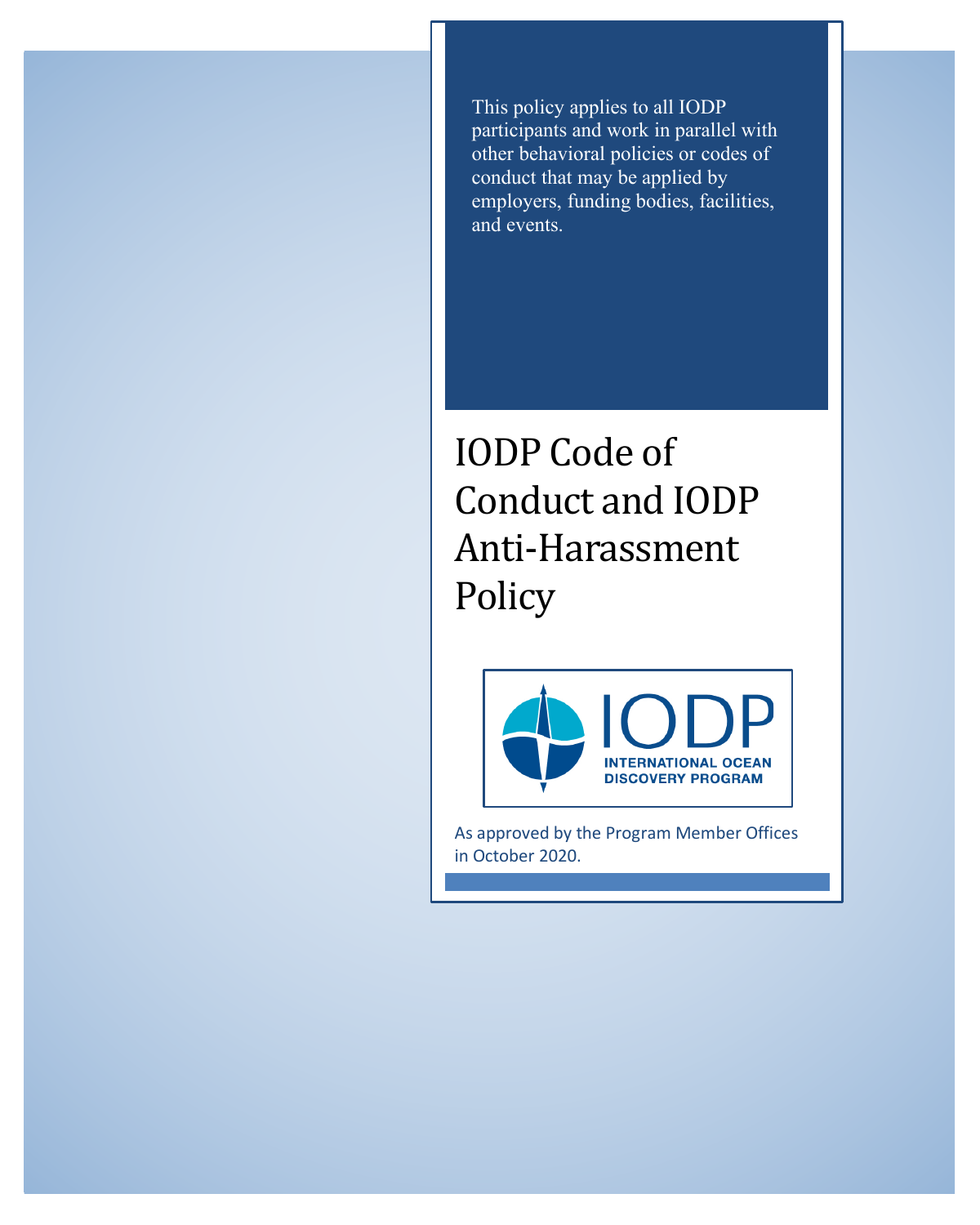# IODP Code of Conduct and IODP Anti-Harassment Policy

Approved by *the Program Member Offices*: **October 2020**

The International Ocean Discovery Program (IODP) is dedicated to collecting and disseminating ocean coring and logging data for use by the global community. We are committed to a vigorous policy of broad participation and inclusion, and to providing a safe, productive, and welcoming environment for all program participants and staff.

The IODP Code of Conduct and IODP Anti-Harassment Policy apply to all IODP participants, and work in parallel with other behavioral policies or codes of conduct that may be applied by employers, funding bodies, facilities, and events. In the case of policy overlap, policies issued by employers, funding bodies, facilities, and events may take primacy.

The IODP Code of Conduct describes the behavior expected from all IODP participants at all times and locations within, and around, the program.

The IODP Anti-Harassment Policy describes in more depth how the IODP drillship operators will protect and support participants affected by harassment, and how the operators will take action against offenders. The policy also offers advice to participants attending IODP-related events that are not under the control of the operators.

## IODP Code of Conduct

The following behavior is expected from all IODP participants at all times and locations:

- Avoid harassment, intimidation, or discrimination in any form (please also consult the IODP Anti-Harassment Policy below).
- Be considerate, respectful, and collaborative.
- Communicate openly with respect for others, critiquing ideas rather than individuals.
- Avoid personal attacks directed toward other participants.
- Avoid disruption of discussions, or during oral/poster presentations.
- Avoid anti-social behavior, which is a nuisance to others and in certain cases can be dangerous in offshore environments. Such behavior includes but is not limited to:
	- o Creating excessive noise.
	- o Using abusive language.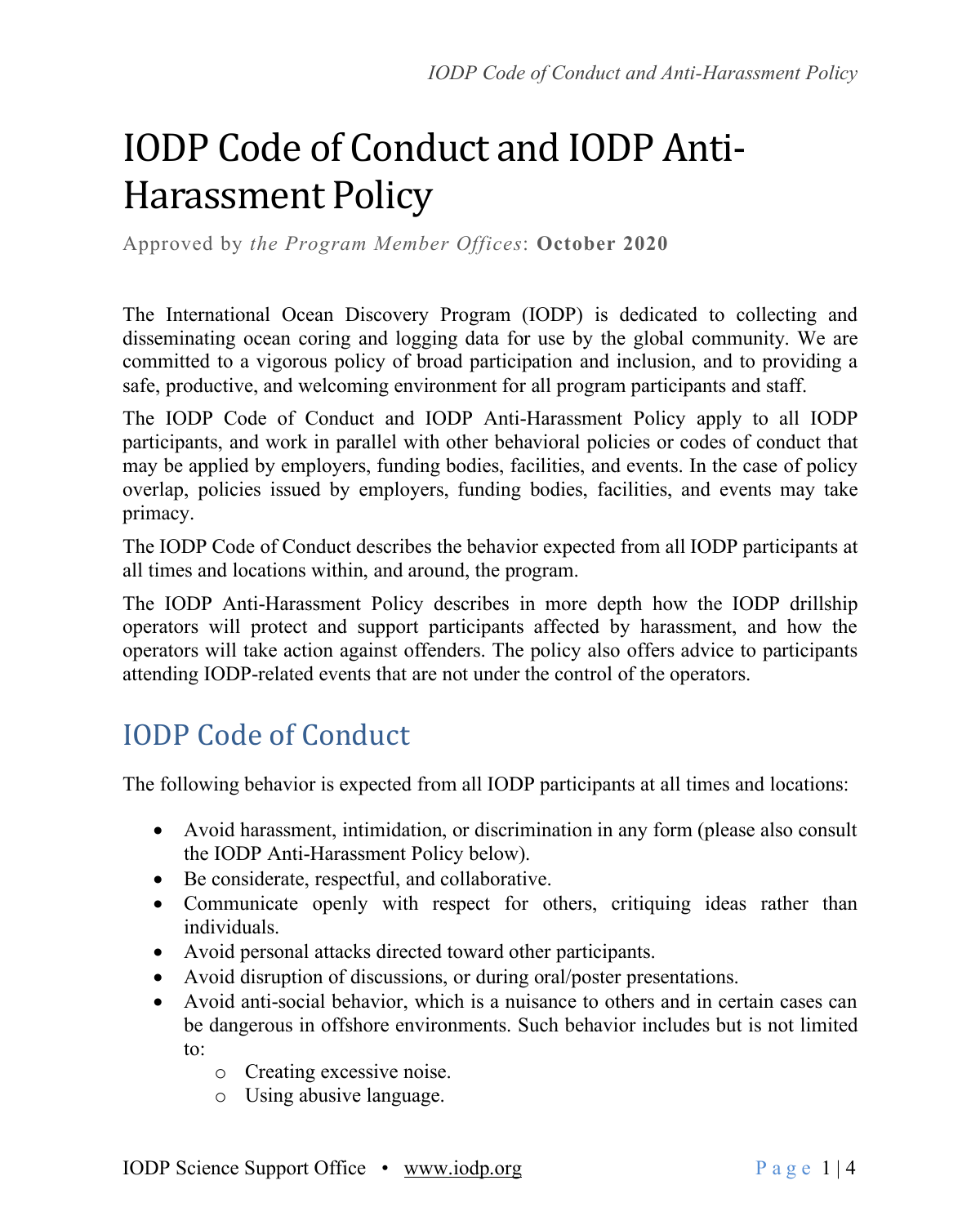- o Displaying aggressive attitudes.
- o Displaying offensive personal habits.
- o Displaying derogatory images, slogans, or terms.

All IODP participants should be mindful of their surroundings and fellow participants and should alert a drillship operator representative or the local host if they notice a dangerous situation or someone in distress.

Anyone requested to stop unacceptable behavior is expected to comply immediately. Drillship operators and local hosts may take any action deemed necessary and appropriate, including immediate removal from the activity or confinement on the ship.

## **IODP Anti-Harassment Policy**

**Harassment in any form is unacceptable behavior in any IODP arena, regardless of location, circumstance, or whether individuals are on or off duty.** 

Harassment in any form is unacceptable behavior in any IODP arena, regardless of location, circumstance, or whether individuals are on or off duty. IODP arenas include:

- platforms or facilities provided as part of IODP expeditions;
- periods of stand-by during port calls;
- periods of travel to and from IODP expeditions, meetings, and related events;
- any events that are linked to IODP such as post-expedition meetings, workshops, and conferences.

#### What is harassment?

Although harassment is defined differently in various countries, definitions are broadly similar. In general, harassment is defined as unwanted conduct related to a relevant characteristic (including, but not limited to: age, disability, gender reassignment, race, religion, or belief; power disparities related to professional status, sex, sexual orientation, marriage and civil partnership; and pregnancy and maternity) that has the purpose or effect of violating an individual's dignity or creating an intimidating, hostile, degrading, humiliating, or offensive environment for that individual.

Sexual harassment includes, but is not limited to, assault, outright propositions, or improper suggestions, threats, or promises regarding compliance with sexual behavior, unwanted physical contact (touching, pats, hugs, squeezes, brushing against, putting arm around another person), unwelcome advances, whistling, cat-calls, suggestive sounds, obscene gestures, inappropriate joking, display of offensive pictures or graffiti, stalking or following, and imbalance of attention.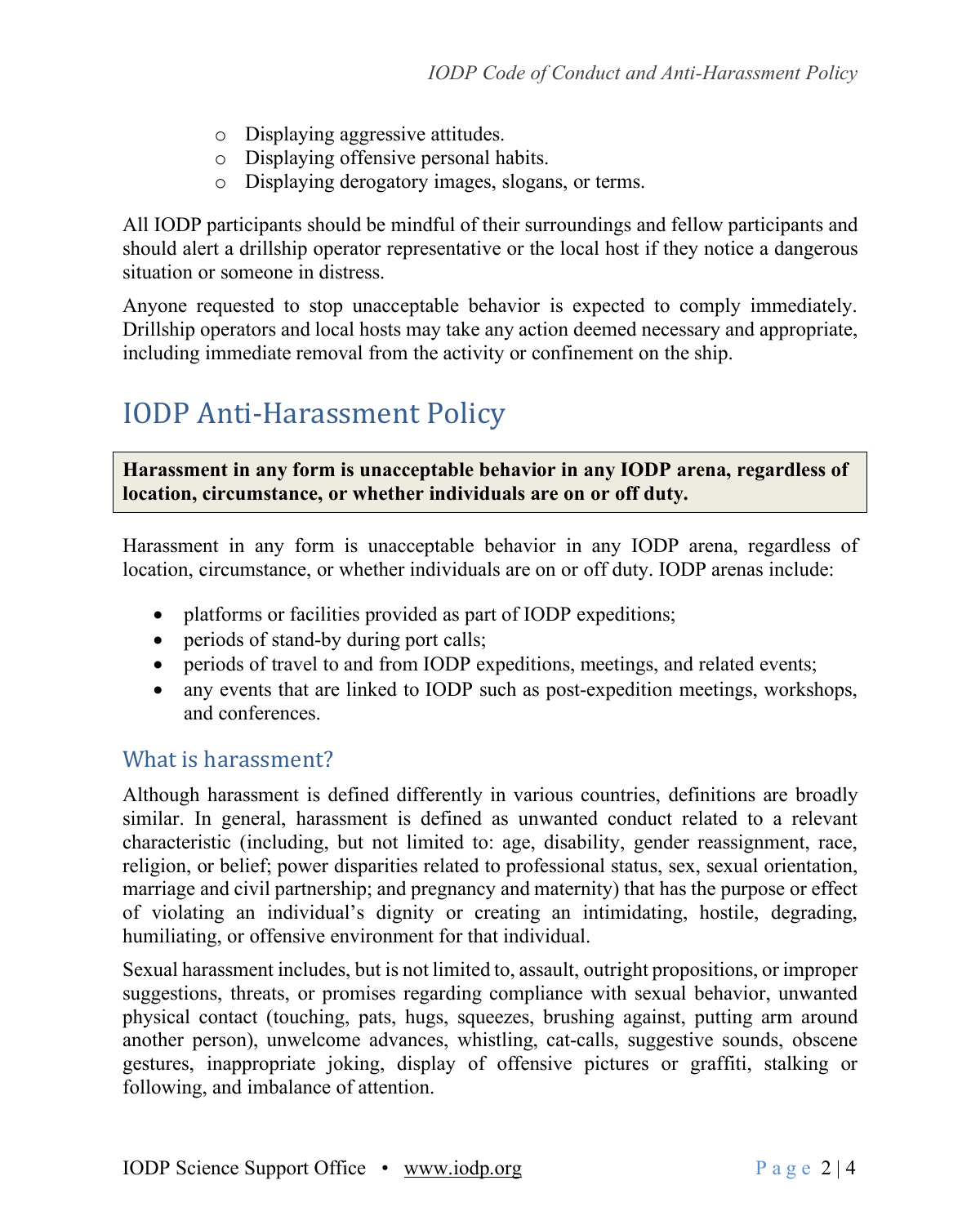Where harassment is repeated over a period of time and creates a risk to the well-being, mental or physical health, or safety of the recipient, it can be considered to be bullying. Bullying is often not legally defined but is likewise unacceptable behavior in IODP.

### What should you do if you witness or experience harassing behavior?

If you witness or experience harassing behavior, you should consider speaking directly with the offender if you are comfortable doing so. Many situations can be resolved by directly and promptly telling the offending party that his/her behavior is making you feel uncomfortable and asking them to stop. If you do not feel comfortable speaking with the person privately, approach the individual with a trusted friend or colleague.

Alternatively, it is your right and – especially in the area of serious incidents, sexual harassment, or assault – you are strongly encouraged to report the matter to people who can help and support you.

Incidents should be reported to a drillship operator representative (on expeditions) or the local host/organizer (at facilities or events) as soon as is practical. Operators will offer support and immediate practical protective measures according to their own individual anti-harassment policies.

Other facilities and events are likely to have their own policies, and the local host should be able to offer support and advice.

In all cases, and especially if the effectiveness of local facility or event policies is in doubt, you are strongly encouraged to report incidents to your employer at the earliest opportunity, perhaps to a trusted manager or your human resource department.

If none of these options are appropriate for you, you should seek advice from someone else who is in a position to help, perhaps a trusted friend, colleague or a familiar IODP drillship operator contact.

If you are the victim of a crime, you are strongly encouraged to call the local police services.

#### What actions will the program take?

The IODP drillship operators will fully support you after an incident of harassment, according to the individual policies of the operators. Follow up action may include some or all of the following (or other appropriate actions) depending on the circumstances.

The first priority will always be to ensure your safety and, where this is considered to be at risk, appropriate action will be taken to minimize the risk.

Drillship operator staff will, to the best of their abilities, sensitively investigate the incident to gain an understanding of the circumstances.